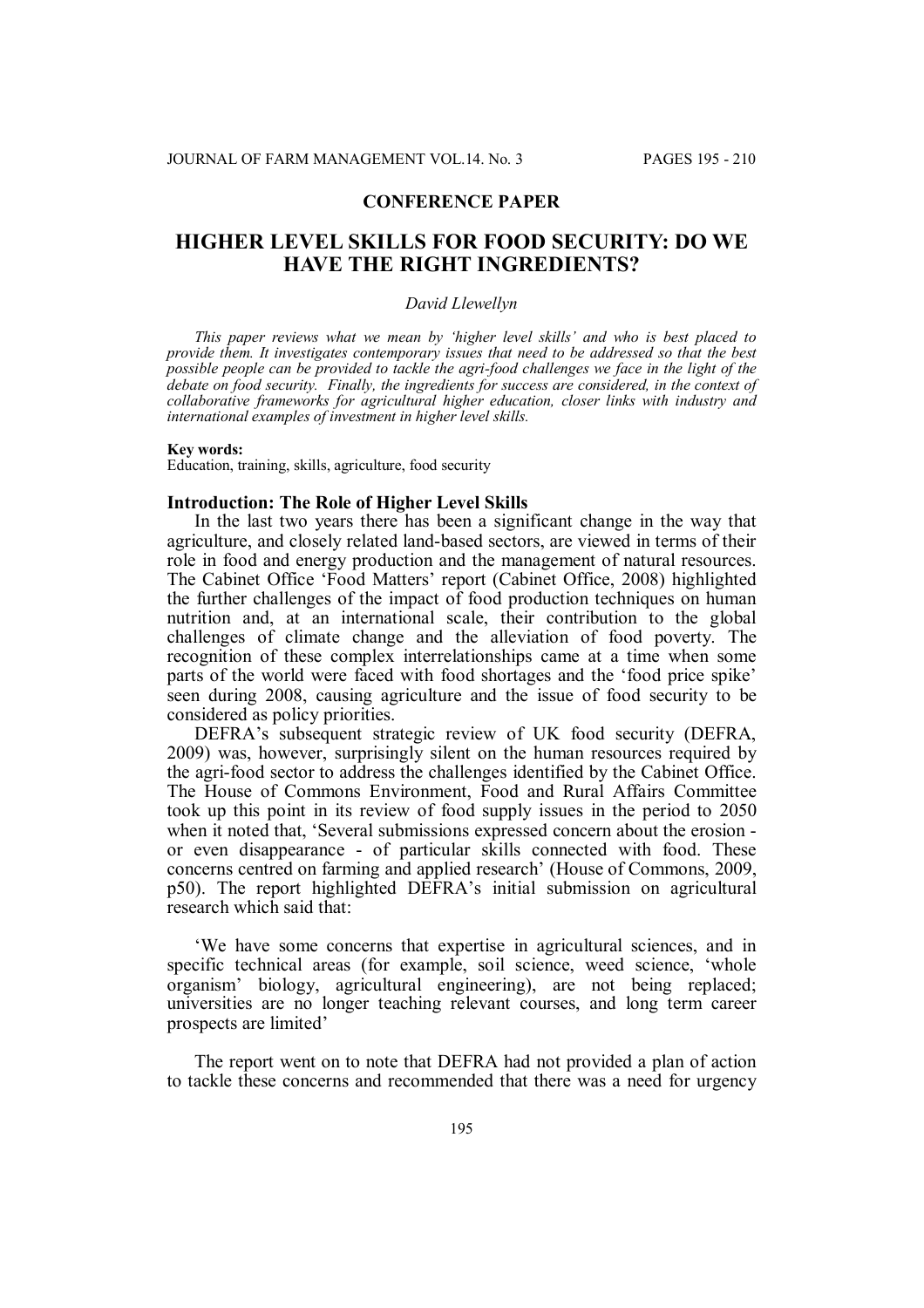in addressing, 'potential gaps in food and farming skills' (*ibid*, p51), to the extent of reintroducing a postgraduate studentship scheme to, 'encourage more young people to acquire the skills that will help the UK and the world to produce more food, more sustainably'.

Whilst this recommendation remains to be implemented, substantial progress has been made on highlighting the issue of food security, and, within it, the need for expertise to address the complex environment of food production. A major shift occurred in early 2010 with the publication of the Food 2030 cross-Government strategy for food, (HM Government, 2010) and the associated strategy for food research and innovation (Government Office for Science, 2010a), both of which highlighted the need for skills and expertise to be developed, on the one hand to improve the competitiveness and the resilience of our food chain and, on the other, to ensure that we have the necessary research skills to continue to make advances in food production techniques. These documents established an objective to sustainably increase food production by 50% by 2030 to meet the needs of a growing world population. A subsequent Foresight Panel report on Land Use Futures identified the important role that agriculture and forestry will play in mitigating the effects of climate change, whilst also recognising that more intensive land use will require the adoption of, 'Advanced information, engineering and biological sciences, including technologies such as 'precision farming' and anaerobic digestion,' to, 'help farming reduce its environmental burden' (Government Office for Science, 2010b, p13).

A number of key organisations (see, for example, The Royal Society, 2009; NFU, 2009; BBSRC, 2009) have called for a greater appreciation of the role of science and technology in food production, some with a particular focus on applied research and the translation of research into practice as critical components in this approach (see, for example, Leaver, 2010). Yet others have identified a need for advances in technological capabilities to be balanced by attention on the strategic business skills necessary to create profitable farm operations in a volatile global economic and commodity pricing environment (Rickard, 2010). It is likely that the forthcoming Foresight Panel report on global agriculture, expected in early 2011, will highlight the potential for currently available science, coupled with better educational provision, to improve food productivity. At its interim stage, research commissioned by the Panel (Godfray, *et al*, 2010, p2770) suggested that there were:

'Major opportunities for yield growth through the application of traditional and novel science ….(with)…. significant yield gains that can be obtained by working closely with farmers ….. to deploy existing knowledge and resources through better education and greater social and economic equality—closing the gap between realized and current possible levels of productivity and improving efforts to reduce waste.'

So, a theme has emerged – the components of which are an acceptance that food security is a major policy concern, that skills levels need to be improved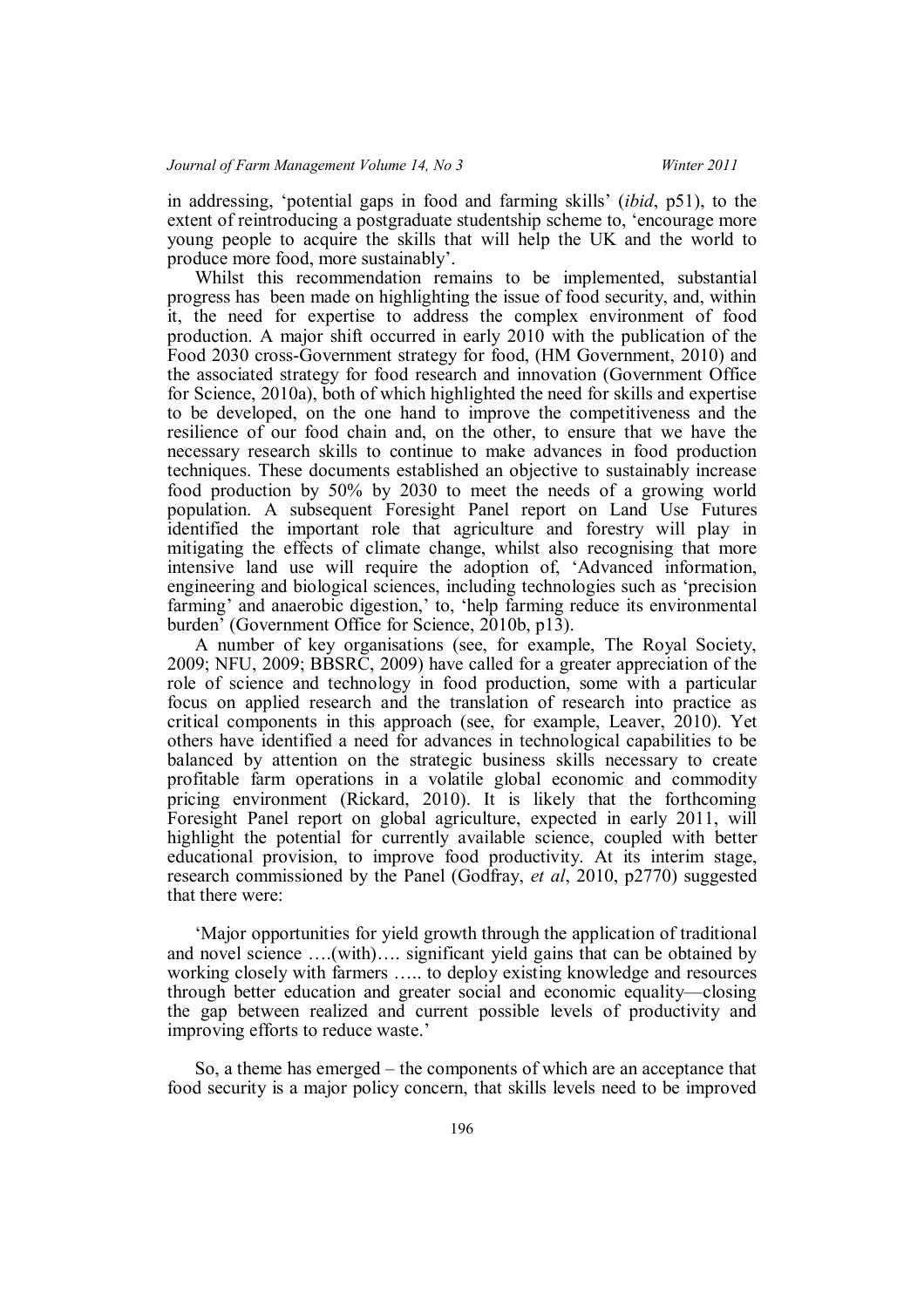to address global challenges in food production and environmental management and that a significant element of skills development should be directed towards a broader understanding of science and technology, in terms of managing farm businesses and in replenishing our scientific capacity. The continuing ability of leading people in the UK agri-food sector to innovate and develop scientific advances, to research, identify and apply novel methods in the management of farm businesses but also to shorten the period between the identification of new techniques and their application in the field, will be fundamental to the success of modern farm businesses. These abilities, coupled with an understanding of the wider social and international impacts of the agri-food sector and the ability to think creatively, could be taken to encapsulate some of the higher level skills provided by a university education.

Given the pressures on meeting the food production objectives set out in Food 2030 there is a need for urgent action to enhance these skills. As Piesse and Thirtle (2010) report:

'The diffusion of both biological and mechanical innovations takes many years, so there is a lag between the R&D expenditures and the productivity gains at the farm level that can be 25 to 40 years. R&D produces yield gains at the trial plot level, which then require expenditures on extension to take them to the farmer. Then, since more educated farmers are generally better at screening and adapting new technologies, farmer education plays a role.'

The acquisition of higher level skills is therefore growing in importance, not only in respect of more quickly encouraging the adoption of innovative techniques, but also as those engaging in learning seek portable accredited qualifications that will serve their needs in the global agricultural employment market. What then for the role of higher education in this rapidly changing environment, where higher level skills could be the key to solving many of the challenges in the food security debate?

#### **The Provision of Higher Level Skills**

Those working in the UK farming sector will be well aware of the recent history of publicly funded higher education in agriculture and related subjects, in which there has been considerable rationalisation over the last 20 years. A number of notable mergers (including Seale Hayne College with the University of Plymouth in 1992 and Wye College with Imperial College London in 2000) were a consequence of the perceived vulnerability of smaller scale specialist land-based higher education providers combined with the problems of student recruitment encountered in the 1990s and early 2000s because of the mixed fortunes of the agricultural sector over that period. The outcome of these mergers has generally been the closure of land-based provision, or its integration with related subject areas, leading to a loss of a clear identity for agriculture in the resulting subject base.

Other mergers and university faculty closures have since taken place, leading to a position where the UK now has only 4 specialist higher education colleges providing land-based subjects (Harper Adams University College, the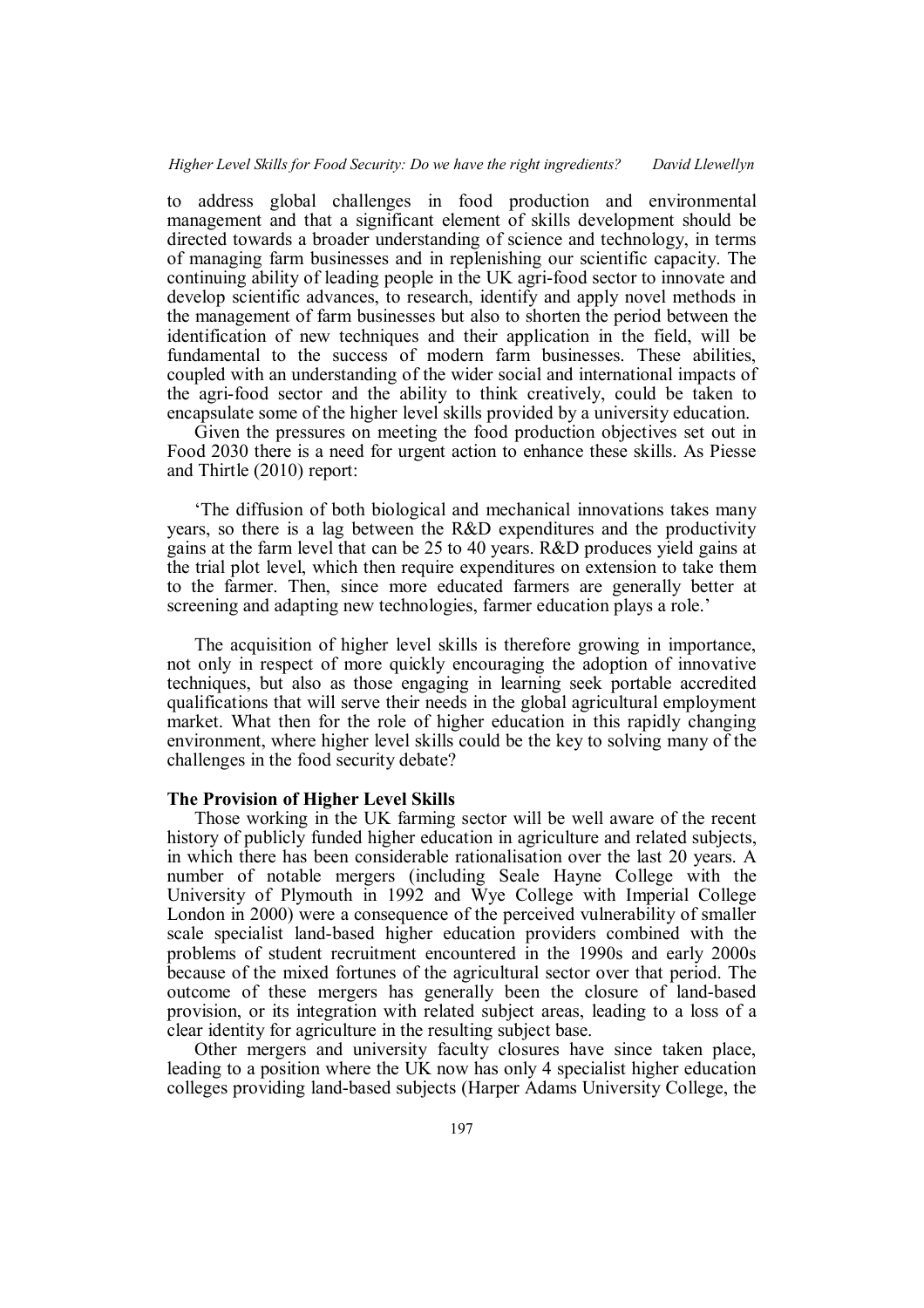Royal Agricultural College, the Scottish Agricultural College and Writtle College) and around 10 university faculties with varying degrees of involvement in production agriculture and closely related subjects. In recent months, further rationalisation in applied research expertise has taken place with the transfer of parts of Warwick HRI to a new school of life sciences within the university, and the proposed restructuring of dedicated plant sciences provision at Imperial College London (Morgan, 2010). Proponents of restructuring claim that participation in agriculture and related subjects within higher education remains at a relatively low level, with a total (undergraduate and postgraduate) of only 0.76% of overall higher education provision in the UK (HESA, 2010), or that applied research will not be able to compete in the highly competitive funding environment for research income which continues to be geared towards more basic scientific research.

Whilst both arguments are, in the short term, true, they fail to appreciate that industry demand for graduates in agriculture and related subjects is extremely high (Harper Adams University College and the Royal Agricultural College fall within the top 10 of UK universities on this indicator of performance) and that the weight of evidence suggests that we need to encourage new entrants to agriculture and to agricultural science to meet emerging policy objectives on food security and environmental management. In other words, we are in a position where industry demand for highly qualified people is beginning to outstrip supply.

Recent reports underline this conclusion. A skills assessment by the sector skills council for the environmental and land based sector (LANTRA, 2009) suggested that intergenerational losses and predicted demand meant that the sector would need to attract 60,000 new entrants over the next 10 years. Whilst, overall, jobs with intermediate and low level skills were thought likely to reduce in this period, there were no forecasted losses in high-skilled occupations. Already, 31% of vacancies across agriculture were considered to be 'hard to fill' because of skills shortages, compared to 21% across all sectors, with significant problems for farm managers (70%) and farmers (59%). The Institute of Agricultural Management has recently reported (Crane and Cooksley, 2010) that only 23% of farm managers are under the age of 40, compared to 63% in its first survey in 1969. It noted also that the average salaries of farm managers increased by 14.6% from the last survey in 2007, to £44,655 per annum in 2009, reflecting recruitment difficulties and the need to retain high quality employees in a complex operating environment.

The UK is not alone in facing these issues. In the USA there has been considerable concern about its capacity for agricultural research coupled with warnings over the last decade of, 'a growing skills gap resulting from a longterm decline in student interest together with a wave of impending retirements', with the USDA alone estimating that 17,000 of its 100,000 staff will retire in the next five years (Gewin, 2010).

Gewin went on to note recent initiatives, such as the creation in 2009 of the USA National Institute of Food and Agriculture (NIFA) which will tackle US priorities of climate change, nutrition and food safety and has already instigated a significant increase in agricultural research funding with larger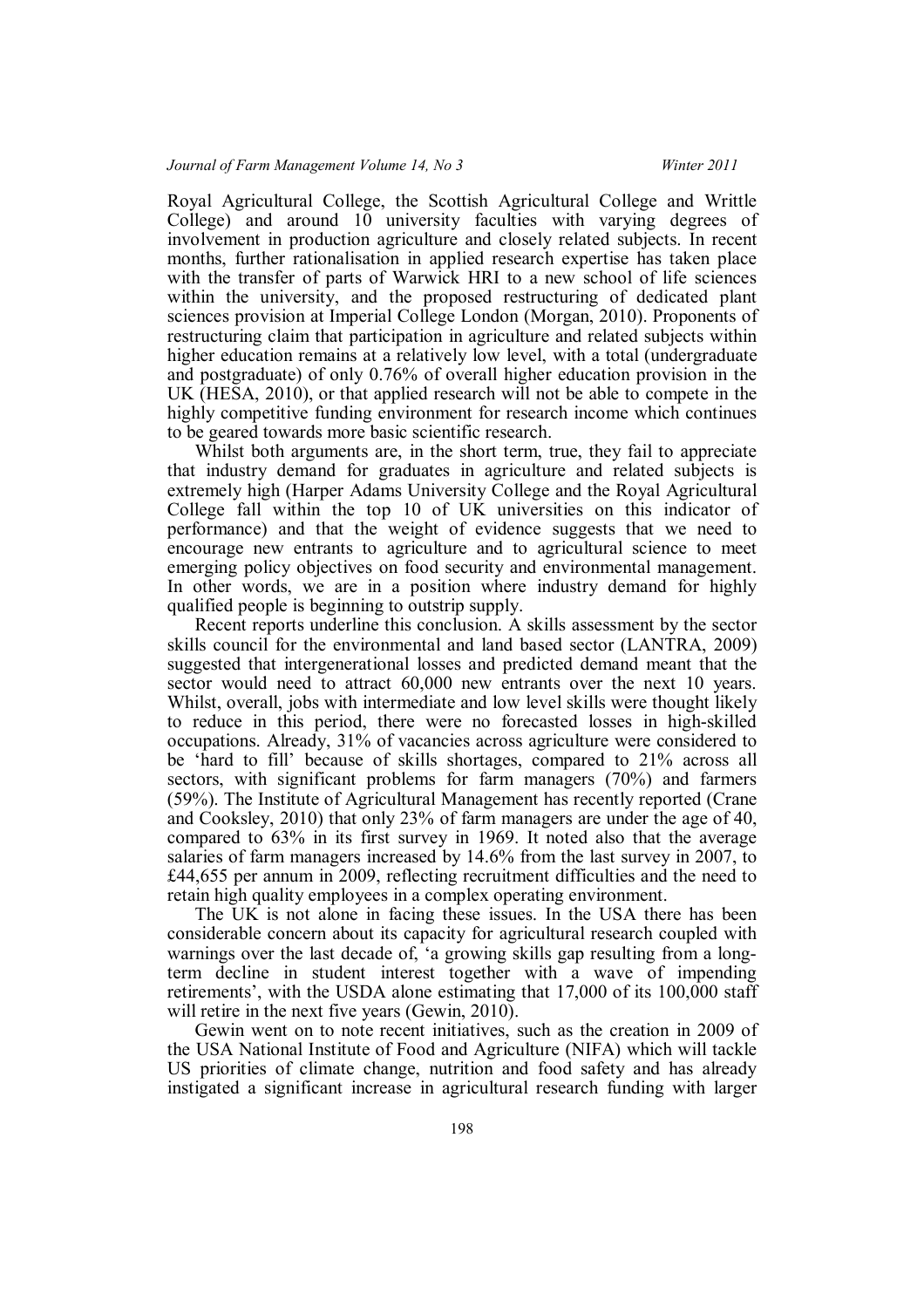grants over longer time periods to attract new scientific talent. Furthermore, the NIFA Director is reported to have said that, 'at least one third of future Agricultural Food Research Initiative grants will require an extension or education component to help translate research findings to farmers and consumers' and a NIFA Fellows programme will offer at least 50 newly funded pre and post-doctoral fellowships (*ibid*, p.129). Other schemes to help develop agricultural research capabilities in developing countries have been supported by the Gates Foundation, the USDA and the International Rice Research Institute, whilst the UK strategy for Food Research and Innovation (*op cit*, p 51) simply noted the UK's potential for training overseas scientists which would have multiple benefits to agricultural development at home and overseas.

In mid-2009 the BBSRC, responding to the growing emphasis on food security and working with the Government Office for Science Food Research Partnership, which has brought together industry and Government representatives to consider the issue of food security, commissioned two working groups to look at the translation of research into practice and agriskills development and capacity in the UK. In the latter case the working group found it difficult to identify conclusive data on skills shortages at graduate level but was faced with much anecdotal evidence of the need for investment in skills gaps amongst current employees in the agri-food sector. It concluded that there was a requirement for higher level skills development to be encouraged within industry so that full advantage of scientific and technological advances could be brought to bear on agricultural practice. The BBSRC has since launched a plan to fund a limited number of Advanced Training Partnerships (ATPs) that, importantly, will be focussed on industry requirements and will provide flexible learning opportunities at postgraduate level. Another key feature of the ATP scheme is that of collaboration expected in its delivery, both between universities and between universities and industry. This builds upon the concept of continuing professional development (CPD) that has been a feature of the higher education landscape for many years, but formally extends provision to advanced level skills development, including to doctoral level. It is expected that the successful ATPs will be announced in early 2011, but it is already clear that universities, and industry, have been prepared to engage in the programme, often in novel partnerships spanning the entire food chain, and that it will see advanced level skills provided in a more collaborative environment between higher education providers than may hitherto have been the case.

That is not to say that industry and the university sector have been ploughing their own furrows until now. In 2008 the Labour Government introduced the concept of 'employer engagement' to encourage greater collaboration in higher level skills development, in response to the Leitch Report (HM Treasury, 2006) which recommended that, to remain competitive in the global economy, the proportion of adults qualified to degree level would need to rise from 29% (in 2005) to over 40% by 2020. The report backed the idea that continuing professional development and 'workplace learning' should be used to enable this target to be achieved. In one such example,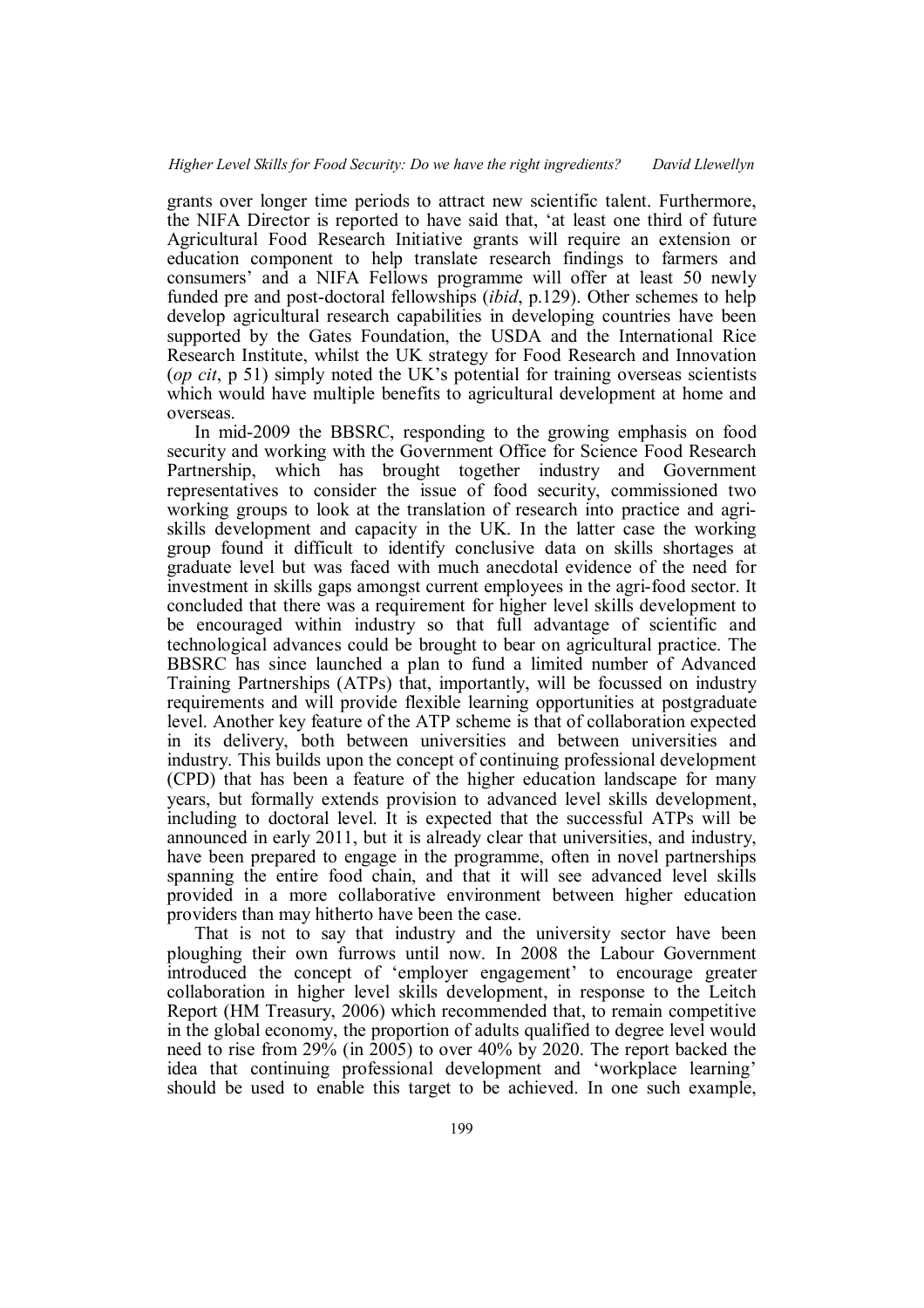Harper Adams University College and the Royal Agricultural College launched the Rural Employer Engagement Development Network (REEDNet) to offer CPD programmes aligned to industry needs. One driver for provision in the early stages was the agreement to accredit, at higher education level, programmes to meet legislative requirements such as the BASIS and FACTS courses in crop production and AMTRA programmes in the dispensing of animal medicines. Since then, using fast-track methods for approval, and with the current benefit of co-funding to help industry meet the cost of providing accredited learning, novel approaches have been adopted, such as the accreditation of in-house industry CPD schemes. Recognition by universities that private sector CPD provision has a place within the broader higher education ecology has helped push back former barriers, enabling industry to achieve its learning objectives, whilst affording participants the opportunity to take advantage of 'bite sized' pieces of higher education that might encourage them to engage in further learning later in their career.

The agri-food sector has demonstrated that it is ready to take advantage of this model. Nationally, in 2009/10, the number of employers providing cofunded contributions to employer engagement learning, in cash or in kind, was 2,706, of which 562 (21%) participated in the REEDNet programme. In the same year, nationally, 1,237 employers were new to co-funded educational work with universities, of which 401 (32%) were with REEDNet. REEDNet accounted for virtually 100% of recruitment in the agriculture and related subjects category, and 25% (by full-time equivalent student) and 43% (by headcount) of recruitment in the wholesale and retail trade subject group.

Furthermore, the industry has been active in providing technical and managerial level skills development in its own company-based or externally managed programmes. One example is the Kite Consulting Dairy Managers Training Scheme, a two-year programme for college leavers intended to develop practical and business skills to produce high quality herdsmen (Harris, 2010). Whilst not always accredited for further or higher education qualifications these activities are no less beneficial in improving skills to enhance business efficiency, profitability and staff engagement. These outcomes feature in the cross-sector AgriSkills Strategy launched with Government support in February 2010 (AgriSkills Forum, 2010). The Strategy acknowledges the, 'central role that investment in personal and continual professional development plays in the improvement of business performance, competitiveness and sustainability' (p1). It also notes that there is an opportunity to use, 'proof of competence as a mechanism for risk-based implementation of regulation' by Government (p7) and that CPD has a significant role to play:

'Too often a career in agriculture is deemed to be more suitable for those who are amongst the lower academic achievers. To tackle such false perceptions industry must seize the initiative and demonstrate the professional, highly technical, innovative and fulfilling nature of what it does, to those who influence career choices.' (p9)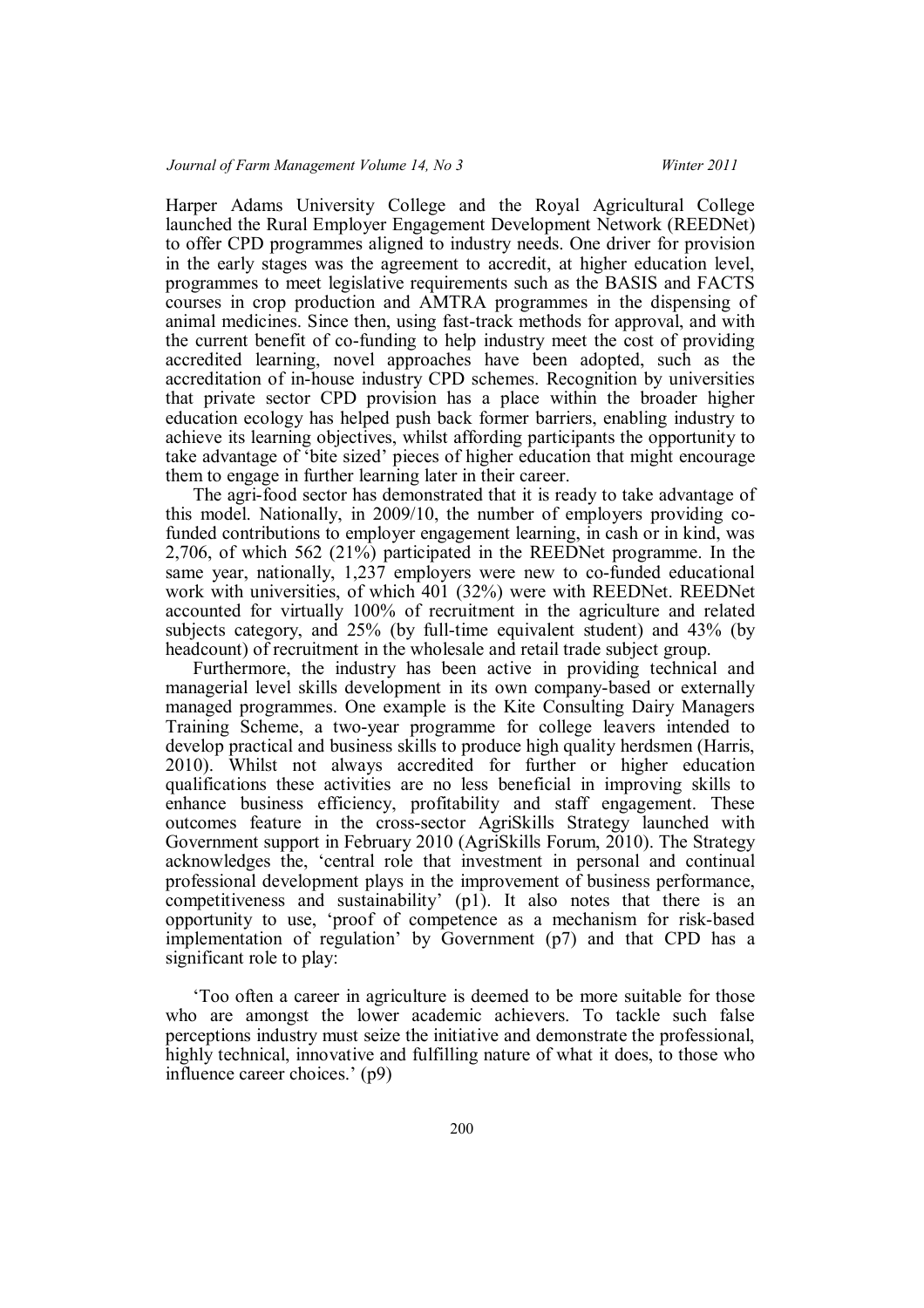By matching the need for higher level skills set out in recent policy statements with flexible provision across different types of educational provider and delivery models and developing a cross-sector statement of intent in the form of the AgriSkills Strategy, the agri-food industries have sought to improve their ability to attract and retain high-performing staff, and create an attractive prospect for younger generations to forge a professional career. However, whilst these initiatives have been helpful a number of challenges remain.

# **Higher Level Skills: Future Challenges**

#### **The Political Environment**

The notion that the existence of the AgriSkills Strategy and the continuing efforts of educational providers and industry to develop appropriate learning opportunities would be enough to encourage other bodies to see it as a suitable career choice was short lived. In March 2010, the UK Commission for Employment and Skills (UKCES) published an influential national strategic skills audit, aimed at identifying priority areas for investment in future skills development (UKCES, 2010). Whilst acknowledging that agriculture was amongst the industries with the greatest skills shortages, because of its relatively small size to other sectors, now and even more so in the future, the report ranked agriculture 25th out of 27 industry groups in terms of future overall economic significance. Perhaps more surprisingly, food and drink manufacturing was ranked 20th on the same basis. Commentators suggested that the report failed to see the integrated nature of the agri-food sector, its strategic economic and social role and the fact that, overall, it constitutes the largest manufacturing sector in the UK, contributing some 6.7% of GVA. Yet the core message from the UKCES report is that the disaggregation of the food chain is likely to cause serious problems in future skills policy development and that a concerted effort needs to be maintained to convince Government, and its advisory bodies, of the larger scale economic and social impact of the agri-food sector, as well as the increasingly technical environment in which it operates.

That work needs to cover all of the bases. Whilst DEFRA has been supportive of the AgriSkills Strategy, the results of the UKCES study could divert the attention of the Department for Business, Innovation and Skills (BIS) towards other subject areas where it is perceived that greater economic returns are possible from public sector investment. The importance of developing the higher level skills base of the agri-food sector to public sector policy outcomes in health, energy production, primary and secondary education, science and business development in the wider economy need to be stressed. Recent medical research has developed an understanding of the links between climate change and human health (Costello, *et al*, 2009), placing water and future food supplies right in the middle of this debate. Industry groups, alongside the initiatives already taken by the sector's representative bodies, such as the NFU's 'Why Farming Matters' campaign (*op cit*, 2010) must continue to make clear the wider implications of securing the capacity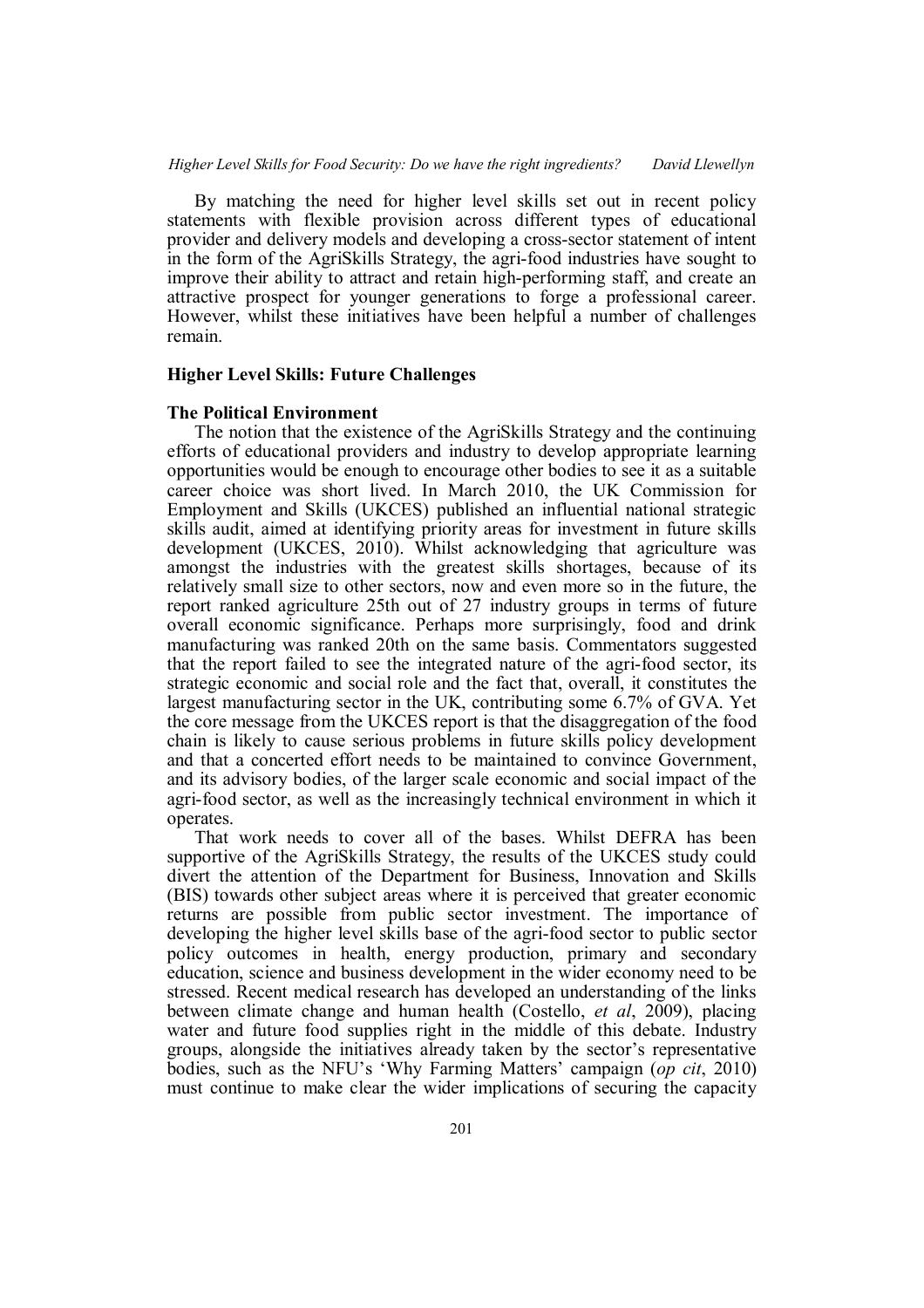and capability of the next generation of leaders in the sector, not simply to tackle the issue of food production, but to emphasise the wider benefits to society of farming in what will be a markedly changed environment.

## **Motivating Younger People**

There are a number of recent examples of the way in which the agri-food sector has recognised, and taken steps to meet, the challenge of raising awareness of the industry and the career options within it. The Farming and Countryside Education (FACE) programme, has sought to address this issue with younger children, the land-based educational sector, with FACE and others, is working with teachers to improve their understanding of modern farming practices, the sector skills councils are promoting career choices at a variety of levels and the RASE has reviewed the methods for improving the attractiveness of farming as a career option (Spedding, 2009). More general awareness raising, from the Open Farm Sunday movement to television programmes on farming and food production, together with direct branding by food producers and retailers and the debate on local sourcing of food are beginning to impact on the long held belief that food consumers are disconnected from the source of their food.

Spedding (*ibid*, p6) recognised that this was a multidimensional issue, noting that educationalists, careers advisors, industry leaders and other representative organisations should act coherently to promote careers options to the future generations of young people, and that there must be a means to, 'ensure that the message is taken to urban and rural schools, dispelling the myth that the only entry into farming and related sectors is through inherited wealth'. Other myths are equally difficult to shed, but must be taken on if the sector is to recruit successfully. These include the issues of long working hours, low pay, working conditions and the opinions of careers advisors and teachers about the prospects for a career in the agri-food sector, which may be informed only by out-of-date or underdeveloped knowledge of sophisticated farming techniques and food production methods.

Whilst acknowledging that the agri-food sector is not without its problems, including, in some cases, those identified above, it will be necessary for the sector to continue to make the case to attract young entrants by highlighting the global challenges to which those seeking a career in the sector could contribute. Furthermore, despite recent reports of graduate unemployment being at a 17-year high in the UK (Garner, 2010), there remains intense competition within the agri-food sector for good graduates, as evidenced by graduate employability rates in two of the specialist land-based higher education colleges. To secure new talent, companies and organisations must seek to replicate the approach they have taken to the primary and secondary educational system, to raise awareness of the full range of farming and food career options amongst those currently undergoing their undergraduate education, and to support undergraduate students through their university career.

# **Engaging Future Employees**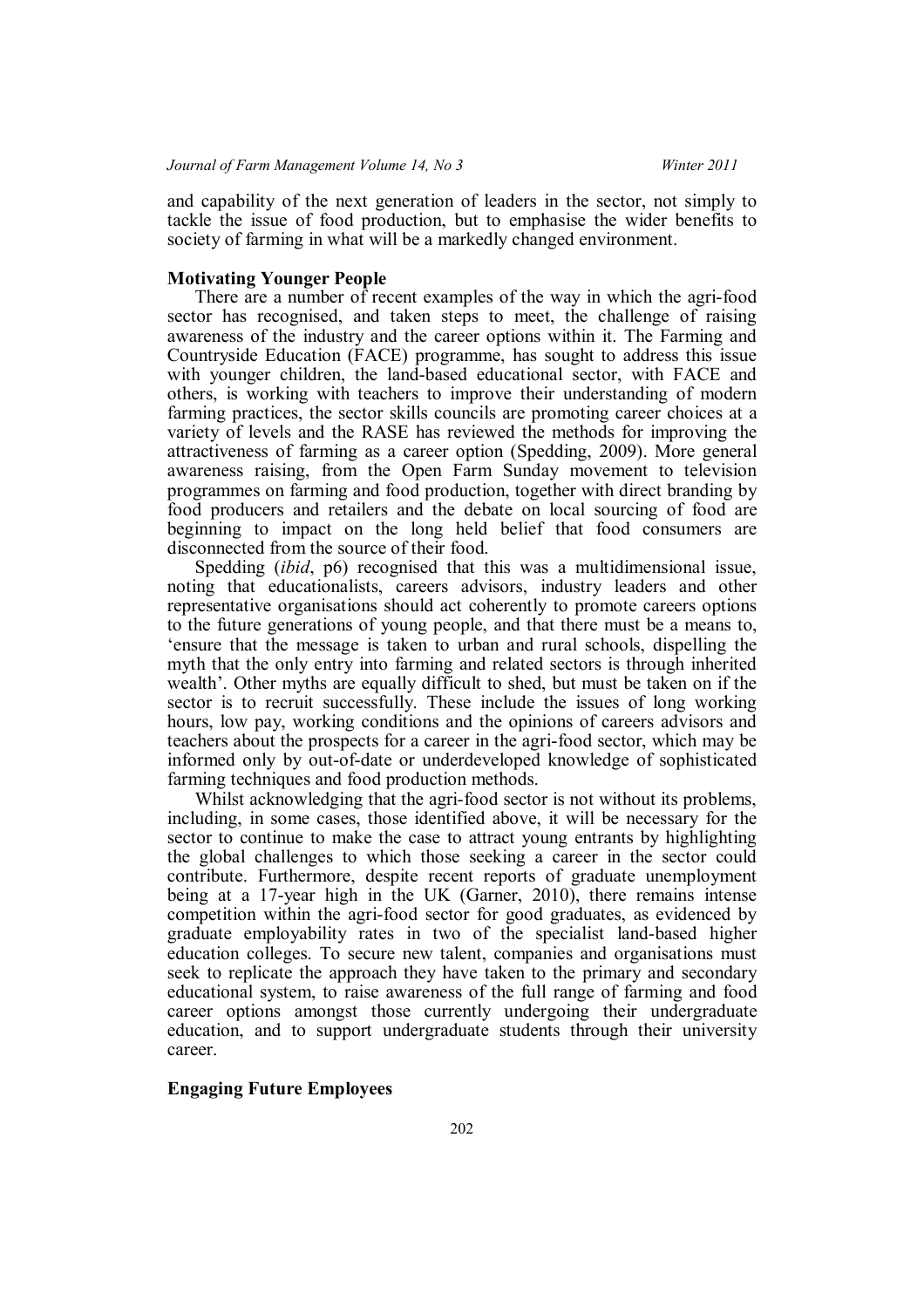There are many examples of approaches where industry representatives are encouraged to engage in curriculum design, conduct advisory work, external examining and the teaching or provide placement opportunities for students, all of which make invaluable contributions to the 'real world' dimension of higher education. But, recognising the current imbalance between supply and demand for highly educated people in the agri-food sector, the industry is thinking in new ways. Some sectors understand the growing cost of higher education and have been prepared to help defray those costs with scholarship support, combined with industrial placements which can provide an ideal opportunity for a long-term relationship with a prospective employee. In some cases the development of 'packages' of support has moved beyond individual companies into a sector-based approach.

One such example is the poultry sector, which has recently launched a cross-industry initiative that includes scholarships and industrial placements. This is a pre-competitive model, where, currently, 9 companies are working under the umbrella of the British Poultry Council, even though they are offering support arrangements for their own organisation. The benefits of this method are threefold. In the first instance it generates a critical mass of interest amongst students so that more are encouraged to attend scholarship events where all of the companies are represented, to see more of what the industry has to offer in a short amount of time for both prospective employer and employee. The second benefit is that each company knows the terms being offered for scholarships so that there is a level playing field when companies gather to meet students. The third benefit is that it accepts that to recruit the best possible people the company has to work hard to ensure that its placement and employment terms are competitive. Backed up with specific company presentations and other methods to raise awareness of career prospects within the sector, this approach, whilst at an early stage, has raised interest amongst a significant number of students.

This is only one example of new approaches to seeking out fresh talent, and it may not be appropriate for all parts of the industry. Yet it does point the way to a need to think critically about how young people make career choices, what they really understand about life in the sector in which an employer is seeking new entrants, and about the need to invest early in influencing career choices for recruitment to be successful.

# **Common Understanding**

To enable these connections to take place, we must have a common understanding, and hence a common language, of what we mean by 'higher level skills' and of the granularity of levels within the framework for such skills. The university sector can be called to task for not getting its message across clearly about the products of its educational process, but industry must also ensure that it has greater clarity about its requirements and the time to understand the modern educational environment. Given that the industry view of graduate level skills is currently a subject of debate within Government, and employer organisations such as the CBI, it is incumbent on the agri-food sector to address this issue soon, to enable it to be in a better position to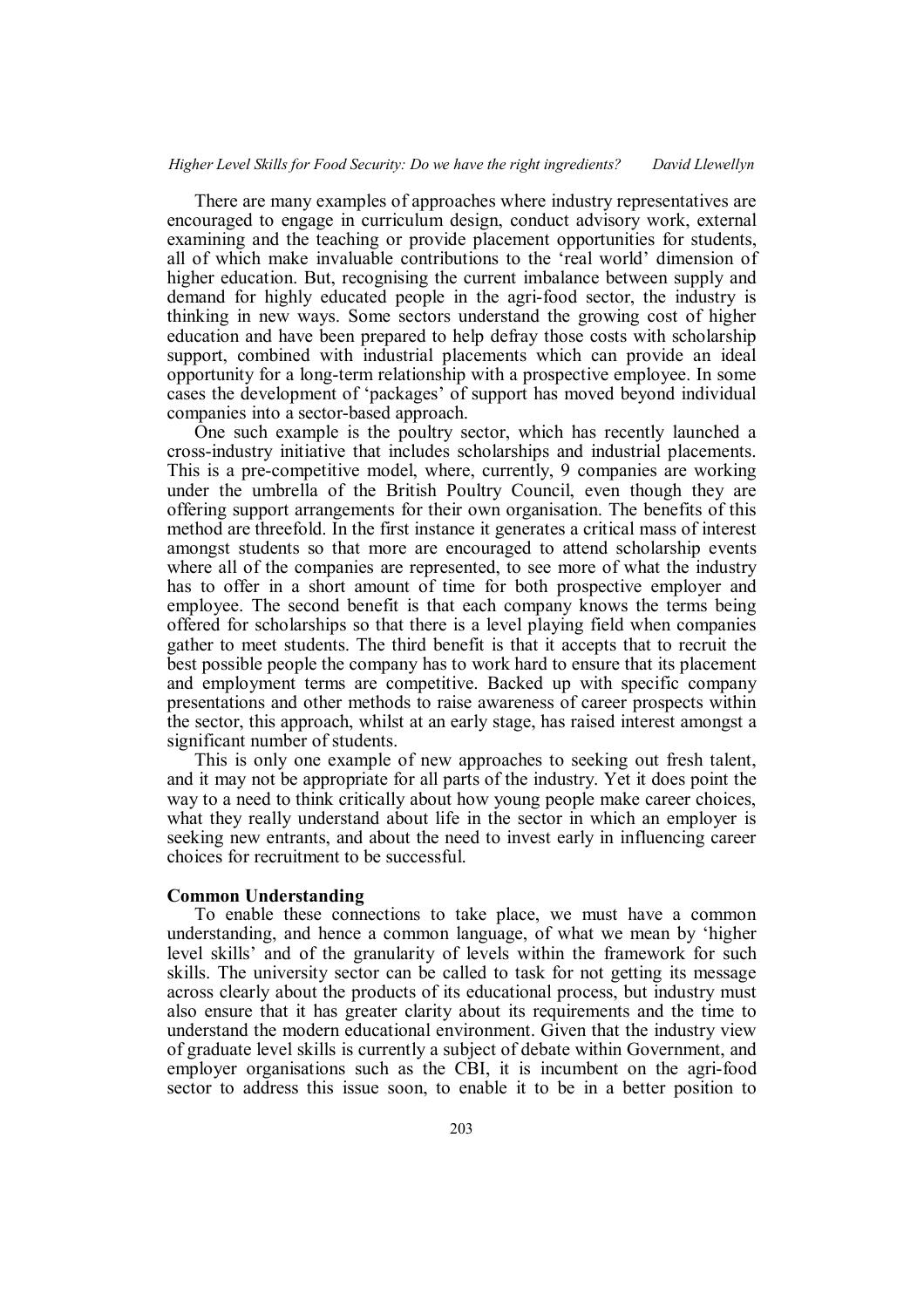reinforce its case for public sector investment in skills development when the economy recovers from its current difficulties.

Although the AgriSkills strategy attempted a holistic approach to this issue it suffered from the mixing of terminology in what is, admittedly, a complex environment. One such example relates to Continuing Professional Development (CPD) which can range from a training course at technical level, to an advanced level programme accredited towards a higher education qualification. The complexity of the educational framework is compounded by the complexity of provision. The post-16 land-based educational sector is probably unique in the UK in that 40% of higher education provision is offered by further education colleges (HEFCE, 2007), with the consequence that skills levels and progression routes can be blurred and the higher-level skills base produced by different providers may have a range of exposure to, for example, cutting edge research. On the other hand, the LANTRA work on future skills needs talks of a requirement for 'higher-level' skills but focuses on a distinction between generic business abilities (such as communication, problem solving, management and teamwork) whilst separating them from technical abilities (such as operating machinery, animal husbandry and mechanical engineering) (*op cit*, pp36-37).

This approach runs the risk, at least in vocational educational setting, of the categorisation of business skills requirements as 'higher level' whilst technical abilities may be seen as the product of more 'hands-on' further education or apprenticeship. In making this distinction there is the possibility of disservice to the agri-food sector which needs elements of both, as well as, through training in research techniques, an understanding of the latest scientific and technological advances in its higher education provision.

We must ensure that future managers and leaders in the sector are able to run effective businesses such that they are not divorced from the technical abilities, and research environment, required to understand the wider sector in which they operate. To achieve this objective the higher education sector must encourage industry to share its views on skills needs but be clear that it must also share the task of continuing to develop its staff by investing in them through later stages in their career.

# **Re-engaging Current Employees**

It is widely accepted that higher education is a process in which independence of thought and learning must be developed, yet this objective clashes with the proper desire of subject specialists to cover as much as they can in a crowded curriculum full of the latest scientific innovations as well as more fundamental knowledge necessary to make sense of new discoveries. In other words, the graduates of today face an enormous challenge in being all things to all people when they emerge from university and enter employment. This may be a contributing factor to some of the less positive feedback from employers on the abilities of some graduates in, for example, basic management skills, but it is also a condition that is likely to be exacerbated by the current economic climate and its consequences on the structure of higher education provision. The focus may move towards faster provision, such as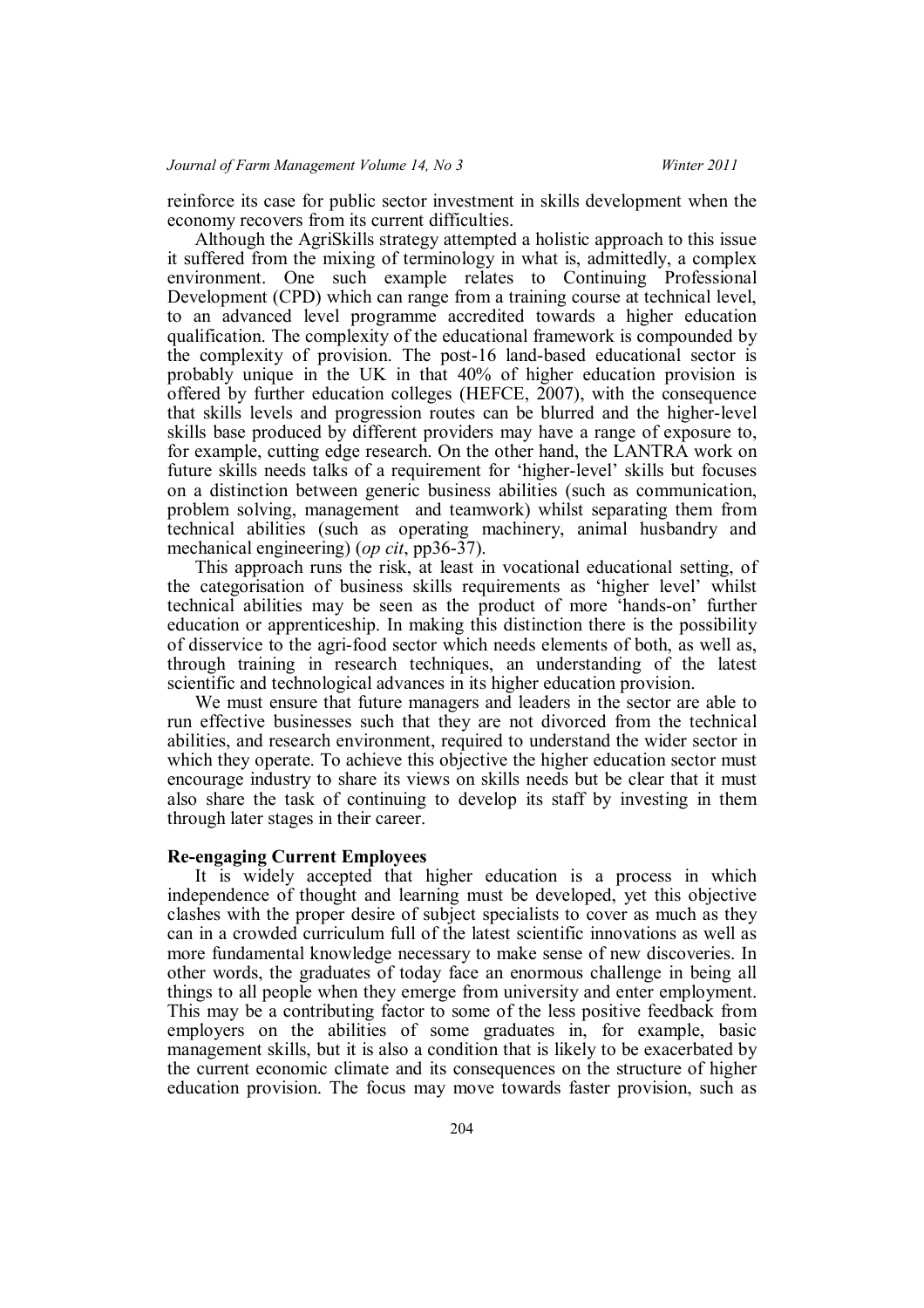two-year degrees, with fewer breaks that provide students with periods of reflection, learning and even employment to generate practical skills in the workplace and the financial resources to pursue their education. It will also be obvious to those working in the crop sciences, for example, that it will be difficult to meet industry needs when graduates may not have been able to conduct basic research projects in a full crop cycle, so this model of provision has particular issues when applied to land-based subjects.

At the other extreme, there is a need to ensure that models are provided that enable graduates to gain further, industry specific, expertise before, or shortly after, they enter the world of work. In such cases, short courses and CPD have provided the means to deliver the necessary knowledge and practical skills, either through graduate entry programmes run by the company or externally organised activities such as those provided by, or in conjunction with, the higher education sector. In yet other cases, graduates may have sought to differentiate themselves by pursuing a postgraduate qualification, although the time and financial commitment associated with this route may prove more difficult in the current financial environment.

There may be room, however, for different approaches to be explored. One such method would be to shorten and re-phase the timing of first stage graduate-level CPD so that it is delivered, in conjunction with workplace learning, in a short and intensive 'learning package' immediately following graduation rather than several months, or even years, beyond this point. In this way, companies would benefit from tailored graduate level CPD programmes either provided or accredited by a university partner, whilst the employee would be better placed to meet the full requirements of the employer earlier on in their career. Universities would need to be open to delivering such programmes in a flexible and relevant way, along the lines of the REEDNet programme described earlier, and at times when research activities might normally be expected to take precedence.

Furthermore, 'learning packages' of this nature could provide the building blocks for further engagement in learning and, if appropriately accredited, towards advanced level (postgraduate) qualifications. As collaborative means of provision are developed with the BBSRC's Advanced Training Partnerships it is likely that progression routes of this nature will be developed, requiring industry involvement to ensure that coherent programmes of accredited learning are provided.

The need for such investment in staff development, from private and public sources, will be critical in the medium to longer term, as international scientific innovations introduce new agricultural practices and techniques and the UK is required to make similar advances to remain at the forefront of economically viable production methods. Examples of large-scale investments in Brazil have recently been reported in a US\$2bn programme to improve 15 million hectares of degraded pasture over the next decade, and in the use of climate zoning techniques to increase crop productivity by 20% (Tollefsun, 2010). At the same time, Gilbert (2010) reports that Monsanto's annual research budget is US\$1.2bn, 'just topping the US federal government's total spend on agricultural science of \$1.1bn in 2007'.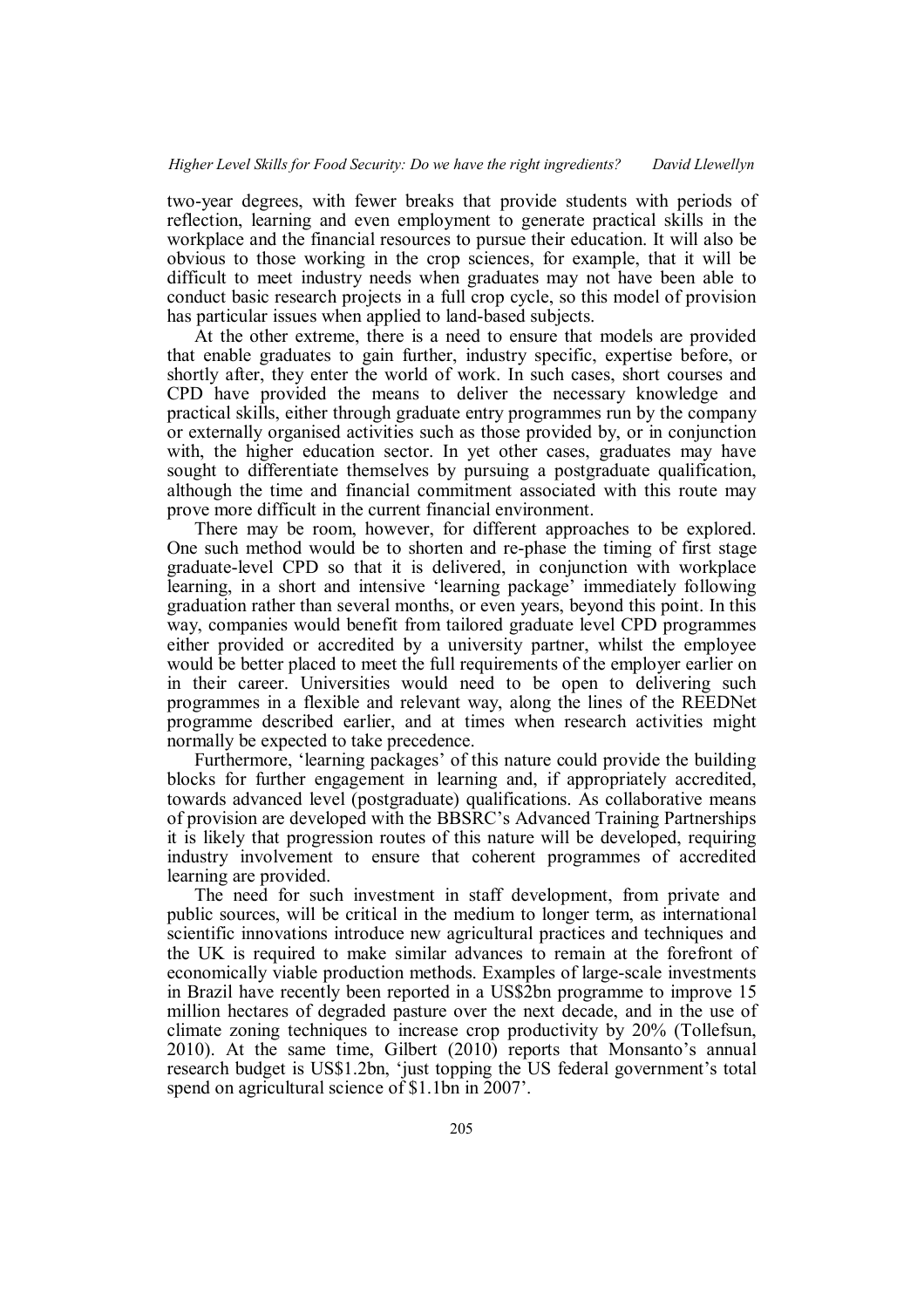The BBSRC, and Government, are concerned to ensure that the UK science base in agriculture is not lost (see, for example, Taylor, 2010) and that a means is found to encourage young and mature entrants into research and development careers. It is thought in some quarters of the UK that these scientists may not require a background in agricultural production, yet the lessons from the US suggest (Gewin, 2010, p130) that:

'Simply luring non-agricultural scientists into agricultural research, without a concomitant increase in traditional plant breeders, agronomists, crop physiologists, plant pathologists and entomologists, could hamper progress towards agricultural productivity and sustainability'

Gewin went on to quote Achim Dobermann, of the International Rice Research Institute who said that, 'We need more people who can think and act in a systems framework, putting all the good science together into practical solutions for farmers'. Notwithstanding this ambition, the current economic climate could limit the ability of Government to invest heavily in developing the science base in agriculture and is serving to impose a new and challenging environment on education providers that may reduce participation in higher education and, hence, make the recruitment environment for industry, and science, even more competitive.

#### **Funding for Higher Education: Some New Challenges**

In October 2010, a major review of the higher education sector was published that set out a radical new funding approach (Browne, 2010). It was proposed that the financial cost of higher education should be transferred largely from direct payments by Government to higher education institutions, to students, who would, as a consequence, pay significantly higher tuition fees. The basis of the proposal has been accepted by Government, though the terms of its implementation have been altered from the initial recommendations, to impose a fee cap of £9,000 per annum on the charges that can be levied by universities and higher education colleges. A much reduced amount of Government funding for teaching will remain, directed towards a range, as yet undefined, of science and engineering-based subjects. It is widely suggested that other subjects (mainly the arts, humanities and social sciences) will receive no public funding at all.

Four other points are important. The first is that, at the time of writing, the Coalition Government faces a difficult political position in introducing the concept of higher tuition fees. The second point, assuming that first can be addressed, is that student loans and, for lower income households, an element of grant support, will be maintained so that higher education remains free at the point of entry. Loans will be repaid after graduation, as in the current system. This approach will be extended to part-time undergraduates (over a certain threshold of part-time study) but not to postgraduate students, thereby making shorter postgraduate 'learning packages' possibly more acceptable in the face of increased graduate debt. The third point is that the higher fees are unlikely to add to institutional income. The Government's recent Spending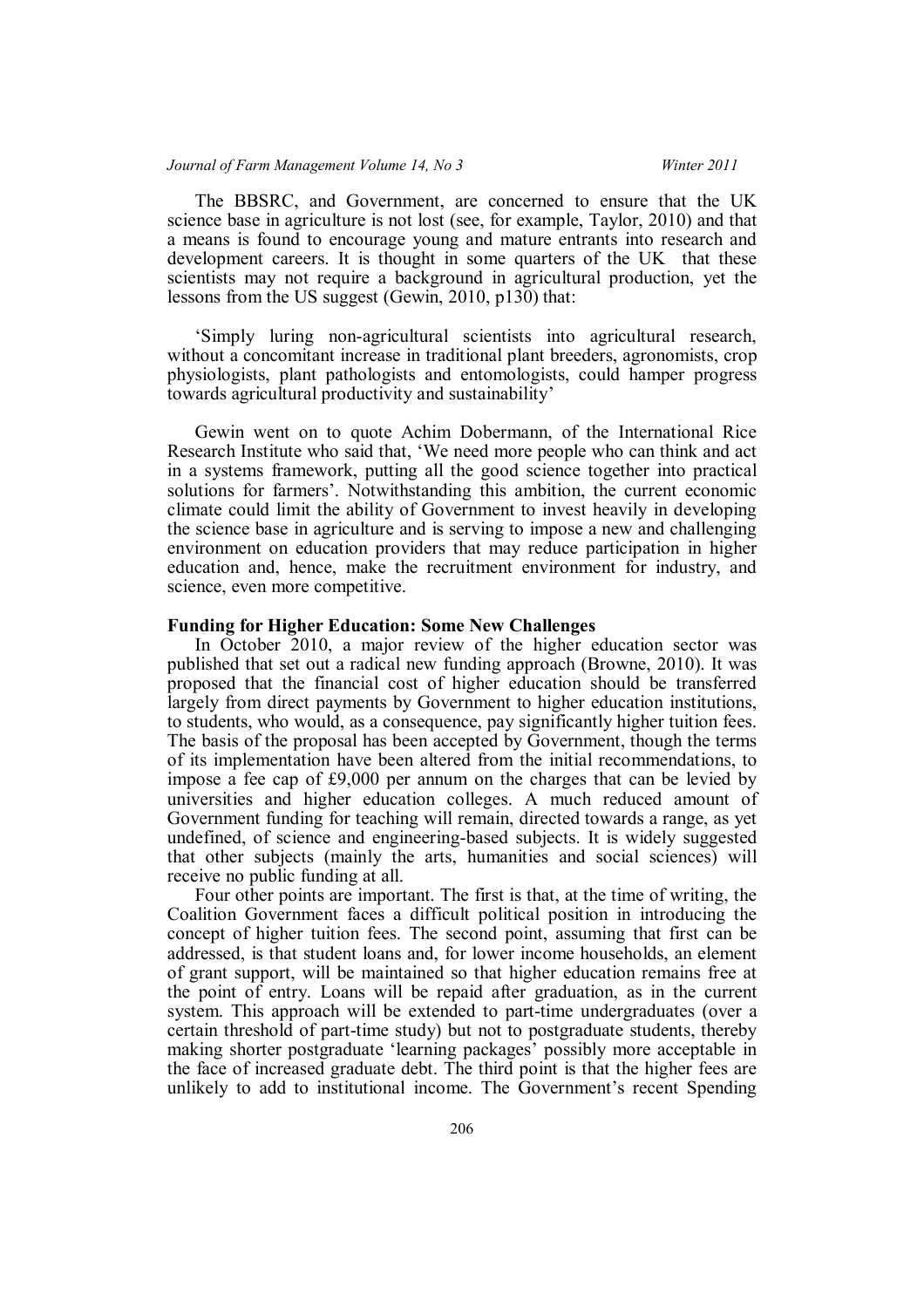Review signalled significant funding cuts in teaching of at least 40% to be introduced over three years from 2011/12, and starting even before the higher rates of fee become payable by first year students in 2012. The fourth point is that this major shift in funding policy will open up greater competition for the provision of higher education in low cost subject areas and significant challenges for subject areas that are unable to compete for students.

It seems likely that a number of factors, in addition to course pricing, will become increasingly important. The quality of educational provision, specialisation in provision (to be distinctive in the new marketplace for students), student retention, graduate success and employability are all critical factors. In this respect, specialist land-based higher education providers may be thought to have little to fear from these developments if they continue to meet the above criteria. A distinctive feature of these institutions, however, is their connection with industry and the emphasis that this brings to a relevant vocational education that leads to strong performance in graduate employment and, at present, solid demand for graduates from land-based disciplines.

Yet this is a period of considerable uncertainty for higher education providers, future students and their parents, just at the point when the agrifood sector needs an increase in staff with higher-level skills. We will need to act together to ensure that future students are not put off a leadership career in our sector because of increased graduate debt; that industry is able to navigate its way more easily through educational systems to secure future talent; that we have the means to continue to develop scientific and technological expertise amongst staff already in the sector; and that we can provide the next generation of scientists able to compete at an international level in agricultural and related sciences. As a first step it will be important for remaining public sector investment in higher education teaching to be directed towards industries where a combination of economic and social benefit can be demonstrated, rather than simply a reliance on a simple economic return on investment. Food and land-based energy production, together with the sustainable management of our natural resources, are key sectors where this argument must be won.

## **Conclusion**

This paper has sought to make the case, in terms of policy imperatives and meeting current and future industry demand, for ensuring that there is an appreciation of the need for higher level skills in the agri-food sector to address the challenges we face over the next few decades in maintaining food security. Recent studies have identified an impending shortfall, over the same period, in people equipped with the necessary skills to effectively manage increasingly complex and volatile business environments, whilst also being able to successfully implement agri-food scientific and technological advances. Other countries are investing in these developments, and so must we. Yet all of this also comes at a time of uncertainty over a rapidly changing funding climate for higher education, from which the majority of the higher level skills base serving the needs of the agri-food sector in the UK is provided.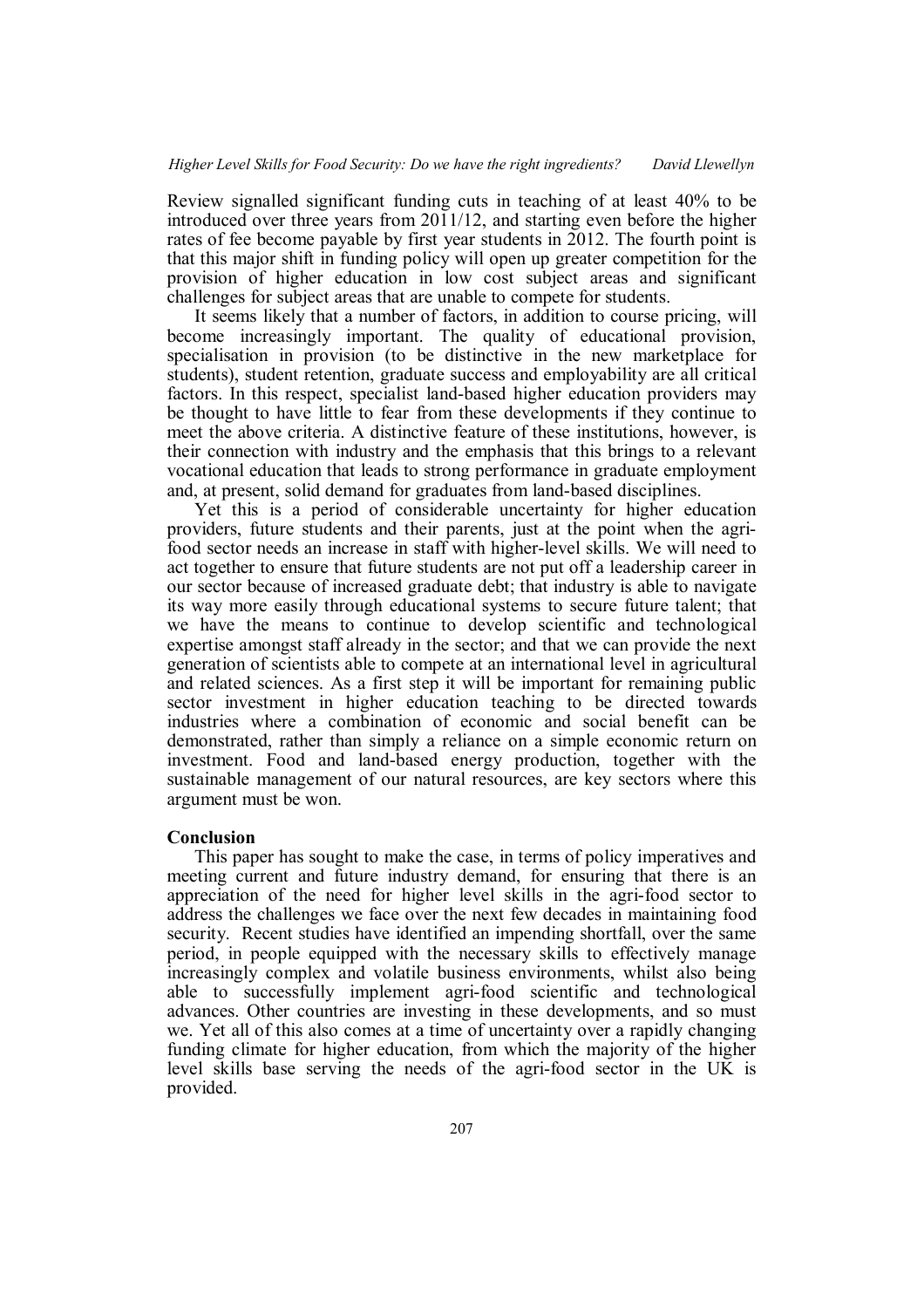## *Journal of Farm Management Volume 14, No 3 Winter 2011*

The need for educational providers and industry to act in concert has been established as part of the argument for securing new talent for the agri-food sector, and a number of new initiatives that demonstrate this approach have been explored. Greater and more innovative collaboration will be needed, to break down barriers to learning, invest in CPD for current employees and ensure that industry can encourage current students to pursue a career within the sector and not to leave it on graduation.

Finally, as in any recipe, all of the ingredients must be of the highest possible quality if the resulting product is to stand up to critical judgement. In this respect, the need to understand our respective operating environments, and support each other, will be even greater as higher education moves towards a more market-based model of operation over the next few years.

### **About the author**

Dr David Llewellyn (dllewellyn@harper-adams.ac.uk) is Principal of Harper Adams University College where he has worked since 1998. His previous posts were in a number of large universities covering a variety of specialist disciplines. His current interests include skills development in the agri-food sector and university management.

## **References**

AgriSkills Forum (2010) *Towards a New Professionalism for Food Security and a Sustained Environment: The Skills Strategy for Agriculture and Horticulture*. Stoneleigh: AgriSkills Forum. 25p

BBSRC (2009) *Bioscience resources for food security*. Swindon: Biotechnology and Biological Sciences Research Council. 20p

Browne, J. (2010) *Securing a Sustainable Future for Higher Education*. The Browne Report. London: Independent Review of Higher Education Funding and Student Finance. 12 October 2010.

Cabinet Office (2008) *Food Matters: Towards a strategy for the 21st century*. London: Cabinet Office. 124p

Charles, H. *et al* (2010) The future of the global food system. *Phil Trans R Soc B.* Vol: 365. pp2769-2777

Costello, A. *et al* (2009) Managing the health effects of climate change. *The Lancet*. Vol: 373. pp1693-1733

Crane, RT & Cooksley, R.(2010) *Farm Managers in 2009: Their Jobs and Their Pay*. Bristol: The Institute of Agricultural Management.

DEFRA (2009) *UK Food Security Assessment: Detailed analysis*. London: Department for Environment, Food and Rural Affairs. 117p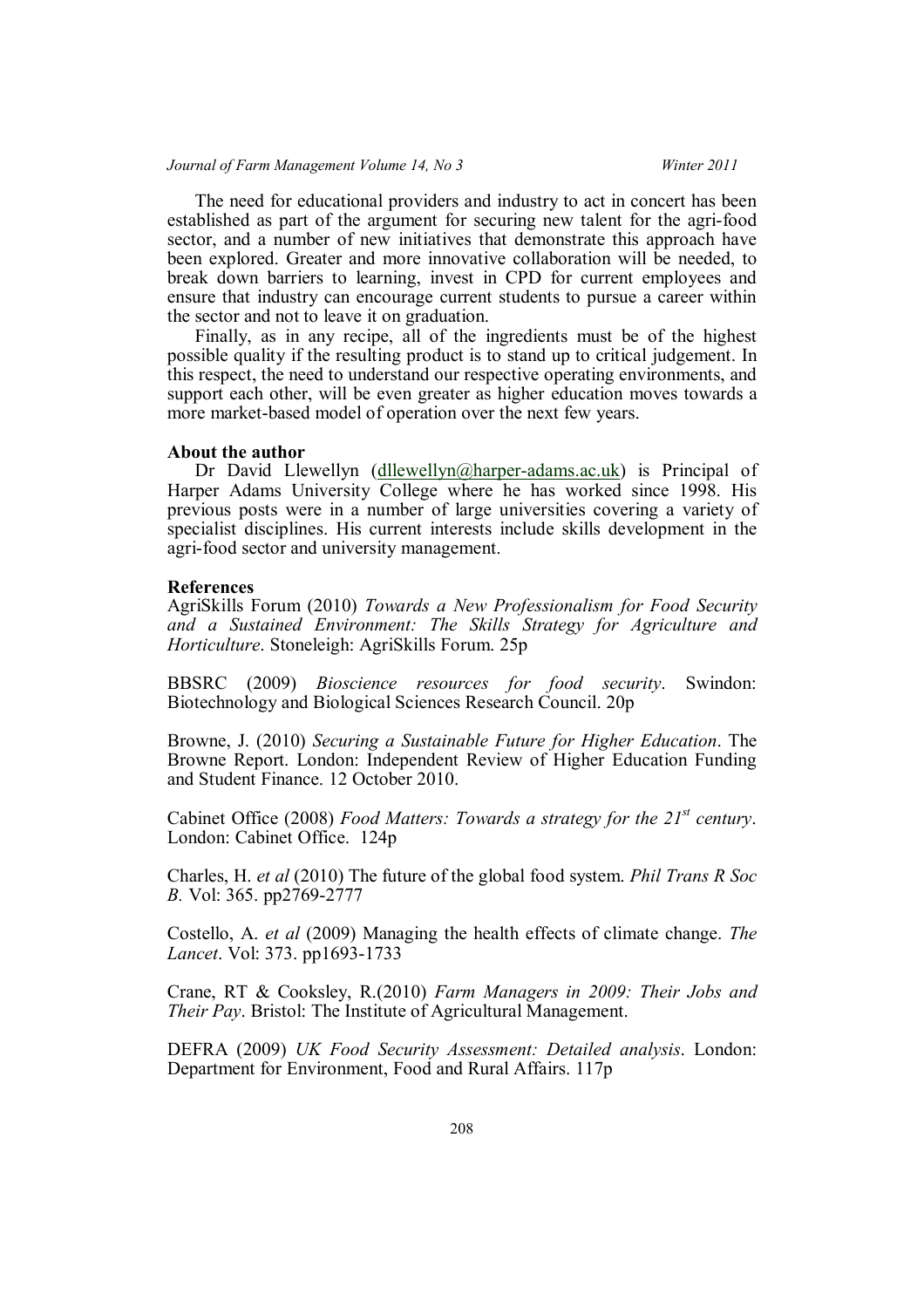Garner, R. (2010) Class of 2009 victims of 17-year high in graduate unemployment. *The Independent.* 1 November 2010.

Gewin, V. (2010) Cultivating new talent. *Nature*. Vol: 464. 4 March 2010. pp128-130

Gilbert, N. (2010) Inside the Hothouses of Industry. *Nature*. Vol: 466. 29 July 2010. pp548-551

Government Office for Science London (2010a) *UK Cross Government Food Research and Innovation Strategy*. Government Office for Science. 82p

Government Office for Science (2010b) *Land Use Futures: Making the most of land in the 21st century*. Executive Summary. London: Government Office for Science. 44p

Harris, R. (2010) *Labour of love: Devoting time is a worthwhile investment*. Dairy Event and Livestock Show 2010. Official Guide. Kenilworth: The Royal Association of British Dairy Farmers. 99p

HEFCE (2007) *Review of provision for land-based subjects*. Bristol: Higher Education Funding Council for England. 85p

HESA (2010) *Students in Higher Education Institutions: 2008/09*. Cheltenham: Higher Education Statistics Agency. 82p

House of Commons (2009) *Securing food supplies up to 2050: The challenges faced by the UK*. Fourth Report of Session 2008-09, House of Commons Environment, Food and Rural Affairs Committee. London. 68p

HM Government (2010) *Food 2030*. London: Department for Environment, Food and Rural Affairs. 81p

HM Treasury (2006) *Prosperity for all in the global economy: world class skills*. The Leitch Review of Skills. Executive Summary. London: HM Treasury. 26p

LANTRA (2009) *A Skills Assessment for the Environmental and Land-based Sector: UK Report*. Stoneleigh: LANTRA. 87p

Leaver, D. (2010) *Practice with Science and Agriculture: The need to reinvigorate the partnership*. Stoneleigh: Royal Agricultural Society of England. 4p

Morgan, J. (2010) *Plant science units uprooted for low-grade research yield*. Times Higher Education. London. 14 October 2010.